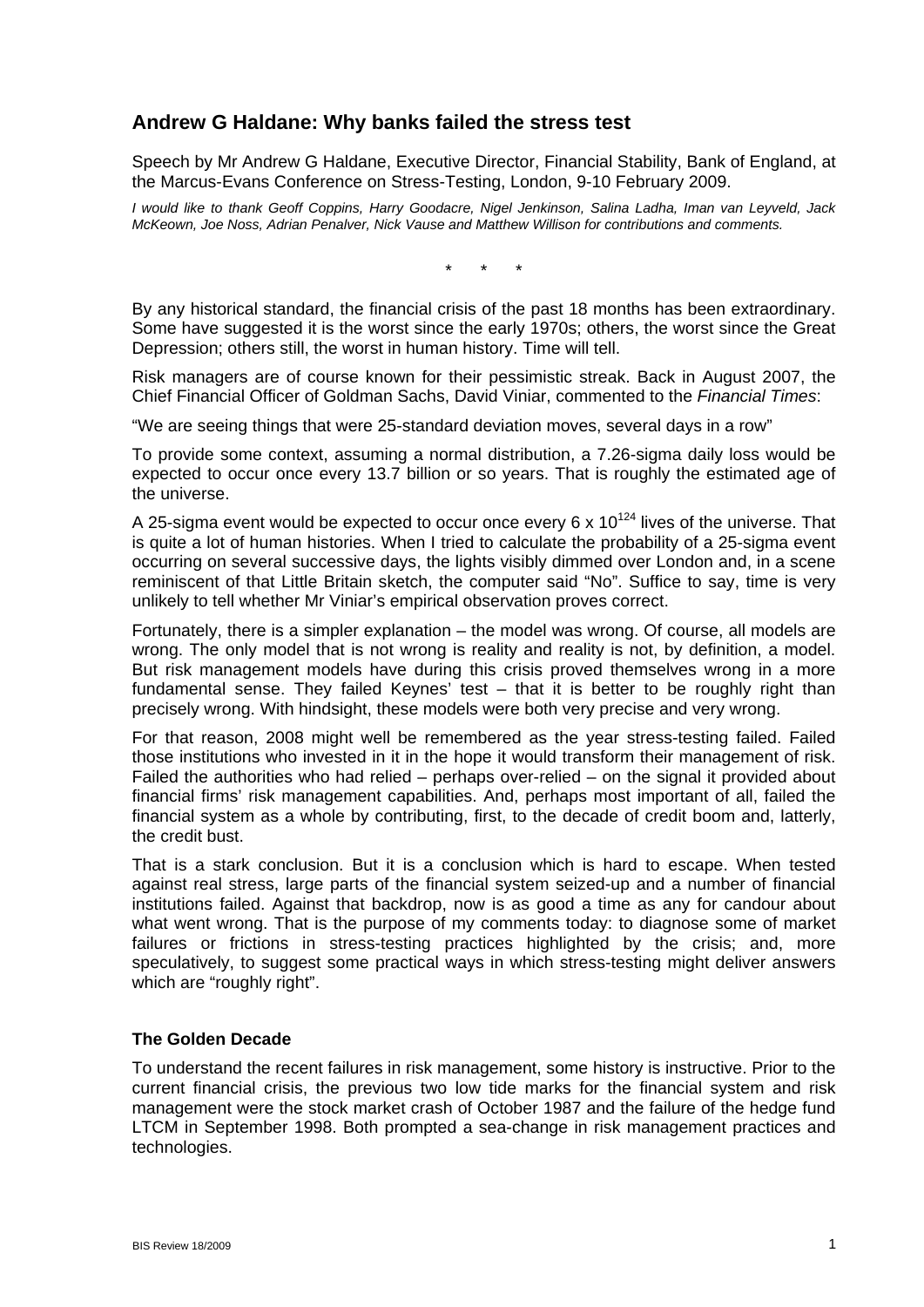The October 1987 crash in many respects marked the birth of Value at Risk (VaR) as a key risk management tool in financial firms. By 1989, Dennis Weatherstone, JP Morgan's thenchairman, called for a "4:15 Report", which combined all of the firm's data on market risk in one place. That report should contain information sufficient to answer the question "How much could JPM lose if tomorrow turns out to be a relatively bad day?"

With this as the top-down edict, it is perhaps unsurprising that JP Morgan were an earlydeveloper and early-adopter of VaR. By 1996, they had published their methodology and the detail of the parameterisation of their risk models. In 1998 RiskMetrics Group, an independent for-profit business, spun off the JP Morgan methodology and began offering consultancy services to the risk management community. And from 1997 onwards, VaR came to take a degree of prominence within the regulatory community, with first the US SEC and subsequently the Basel Committee on Banking Supervision (BCBS) giving further impetus to VaR, including through the design and implementation of Basel II.

By 2006, when Philippe Jorion published his famous textbook on VaR, relatively few would have disputed the claim in its title – "Value at Risk: The New Benchmark for Managing Financial Risk". The message was clear: the technological frontier of risk management had been shifted outwards decisively. A cursory search suggests that there have been more than 200 books published on VaR since the October 1987 crash, or roughly one a month.

The date of birth of stress-testing is harder to trace. Early mention is made of it in a technical note by RiskMetrics in 1996. But it is clear that stress-testing was given considerable impetus by the failure of LTCM more than a decade after the October 1987 crash. Unlike VaR, which had private sector origins, the official sector appears to have been at least as much a driver behind the adoption of stress-testing. By 2001, under the auspices of its Financial Sector Assessment Programme (FSAP), the IMF was publishing details of its stress-testing methodology and experience. Today, the same cursory search reveals over 250 articles on stress-testing in the past ten years, or more than one a fortnight. We were experiencing a second wave of technological revolution in risk management.

This technological transformation contributed to what was, with hindsight, an extraordinary period of growth and success for the financial system and financial markets – a Golden Decade. Between October 1998 and June 2007, banks' share prices increased almost 60% and their balance sheets rose more than threefold. In some markets growth was little short of explosive, with the rise in volumes outstanding in the CDS market making Moore's Law look positively sluggish.

And why was this credit boom not destined to end in bust? Because this time was different. At the same time as returns were being boosted by bigger balance sheets and financed by higher leverage, risk was being held in check by a shift in the technological frontier of risk management. A new era had dawned, one with simultaneously higher return and lower risk. This miracle came care of a compelling combination of cavalier risk-takers and roundhead risk-managers. Or so ran the rhetoric.

With hindsight, this Golden Decade and its aftermath has all the hallmarks of, in Charles Kindleberger's words, Manias, Panics and Crashes. Enthusiasm about return gave way to hubris and a collective blind eye was turned to the resulting risk. This was a latter-day version of the Hans Christian Andersen fairy-tale, "The Emperor's New Clothes". In a classic collective delusion, the Emperor's new clothes, you will recall, were admired by all. Conferences like this one became catwalks for banks and the authorities alike, parading their new garments through the streets in all their finery. Risk modelling became high fashion for the pointy-heads, haute-couture for the anoraks.

The past two years have rather changed all that. The sub-prime market has played the role of the child in the fairytale, naively but honestly shifting everyone's perceptions about how threadbare the financial system had become. The madness of crowds, as Charles Mackay so vividly put it, became visible to all. The resulting unravelling of the Golden Decade has been little short of remarkable.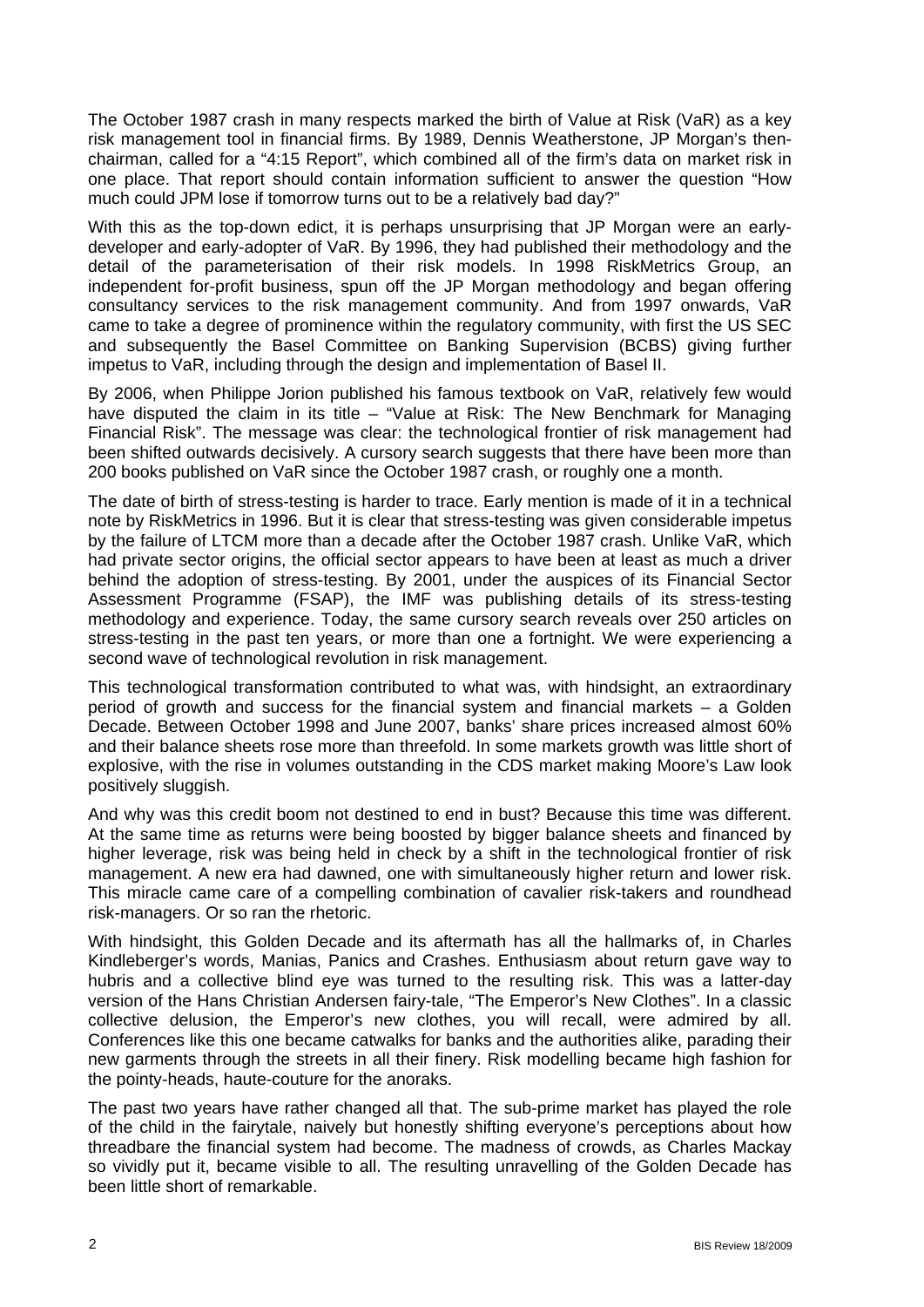Asset prices have collapsed – for example, world equity prices have lost more than threequarters of their gains during the Golden Decade. Prices of banks' shares have fared even worse, losing almost 60% of their value and are now lower than at the start of the Golden Decade. In the face of these falls, risk management systems across virtually all institutions have been found badly wanting. A survey of 500 risk managers by KPMG in October last year found that 92% intended to review their risk management practices.

Estimated losses within the financial sector since the start of the crisis lie anywhere between a large number and an unthinkably large one. Today, managers of risk – the authorities just as much as banks – find themselves struggling to preserve their dignity, with risk management systems a combination of sack-cloth and fig-leaf. This year, stress-testing conferences like this one are more doghouse than catwalk.

## **Diagnosing the market failures**

So what were the failures, specifically of stress-testing and other risk management tools, that contributed to this credit boom and subsequent bust? It is useful to try and identify the microeconomic friction – the market failure – that was the root cause of these risk management problems. Doing so better enables both financial institutions and the authorities to pinpoint what needs to change and how. These market failures fall roughly into three categories:

- disaster myopia;
- network externalities; and
- misaligned incentives.

All three have impeccable microeconomic credentials and potentially disastrous macroeconomic consequences.

## *Disaster myopia*

In a nutshell, disaster myopia refers to agents' propensity to underestimate the probability of adverse outcomes, in particular small probability events from the distant past. That makes it sound like a rather unworthy informational failure. In fact, it is well-established in cognitive psychology that economic agents have a tendency to base decision rules around rough heuristics or rules of thumb.<sup>[1](#page-2-0)</sup> The longer the period since an event occurred, the lower the subjective probability attached to it by agents (the so-called "availability heuristic"). And below a certain bound, this subjective probability will effectively be set at zero (the "threshold heuristic").

If the period of stability is sufficiently long – a Golden Decade perhaps? – this subjective approach to evaluating probabilities looks increasingly like a fully-rational, Bayesian approach to updating probabilities. As time passes, convincing the crowds that you are not naked becomes progressively easier. It is perhaps no coincidence that the last three truly systemic crises – October 1987, August 1998, and the credit crunch which commenced in 2007 – were roughly separated by a decade. Perhaps ten years is the threshold heuristic for risk managers.

Models of disaster myopia have been used to explain a number of phenomena, including the tendency for drivers to slow down having witnessed an accident and then speed up once the accident has become more distant in their memory, and for people to under-insure against low frequency natural hazards such as earthquakes and floods. In the context of financial crises, disaster myopia has been used to explain the LDC debt crisis, the US savings and

-

<span id="page-2-0"></span><sup>1</sup> For example, Kahneman, Slovic and Tversky (1982).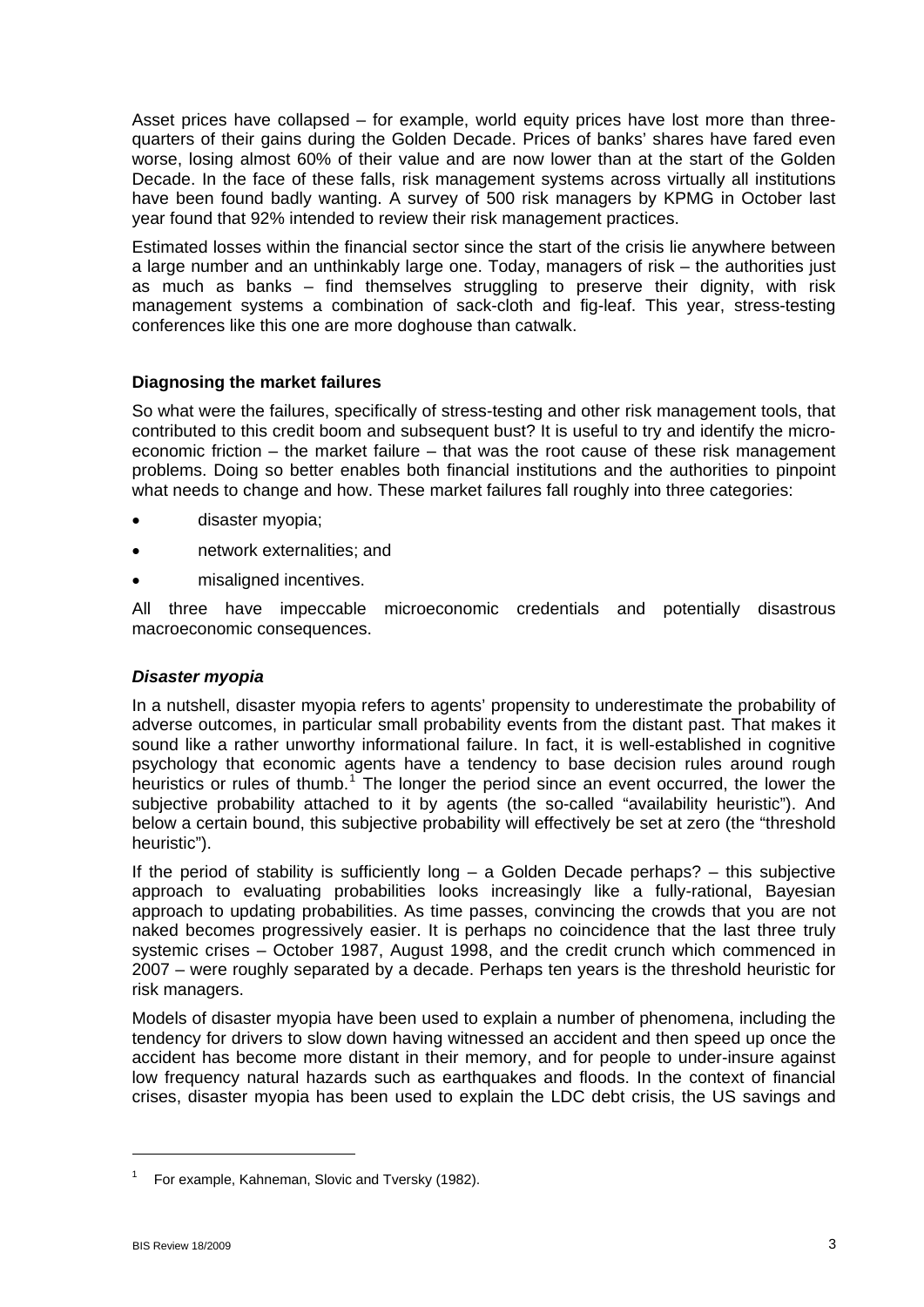loans debacle and various commercial property crises.<sup>[2](#page-3-0)</sup> The credit crunch of the past 18 months is but the latest in a long line of myopia-induced disasters.

Such disaster myopia is not of course confined to the private sector. The official sector is just as likely to succumb to cognitive biases borne of long periods of stability. With hindsight, the stress-tests required by the authorities over the past few years were too heavily influenced by behaviour during the Golden Decade. Many risk management models developed within the private sector during the Golden Decade were, in effect, pre-programmed to induce disaster myopia. These models were often data hungry. Improvements in data and IT technology were able to feed these beasts with vast, high-frequency datasets. This provided, in the statistical jargon, ample degrees of freedom for modellers, enabling them to devise risk frameworks which, on the face of it, were very precisely calibrated *in-sample*.

And there's the rub. The sample in question was, with hindsight, most unusual from a macroeconomic perspective. The distribution of outcomes for both macroeconomic and financial variables during the Golden Decade differed very materially from historical distributions. Charts 1-8 illustrate this small sample problem. They look at the distribution of a set of macroeconomic and financial variables, comparing the Golden Decade with a sample stretching back in some cases to the 17th century. Even visually, these distributions plainly suggest that the Golden Era distributions have a much smaller variance and slimmer tails. More formally, Table 1 looks at the first four moments of these variables, comparing the Golden Era with the full sample.

For the macro time-series, the differences in variability are striking. The long-run standard deviation of UK GDP growth has on average been 4 times greater than during the Golden Decade; for unemployment 5 times greater; for inflation 7 times greater; and for earnings 12 times greater. Put differently, as part of the Basel II regime the FSA require banks to simulate the effects of a 1-in-25 year stress. In 2007, the worst such GDP growth outcome over the preceding 25 year period was -1.4%; the average 1-in-25 year stress over the full sample is -3.8%.

For financial time-series, small sample problems are even more acute, especially for events in the tail of the distribution. Measures of kurtosis – the fatness of the tails – of UK house price inflation are 6 times larger over the full sample than over the Golden Decade; for UK bond yields 10 times larger; and for UK equity returns 16 times larger. To bring these stylised facts to life, consider the distribution of equity returns in Chart 7. If we assumed the Golden Era distribution was the true one, the three worst monthly returns in history – the bursting of the South Sea bubble in September and October 1720, and Black Monday in October 1987 – would have been respectively 12.7, 6.9 and 6.5-sigma events. All three would have appeared to be once in a lifetime – of the universe – events.

Underestimation of risk, whether variances or tail outcomes, has consequences for the risks facing both individual firms and for the system as a whole. As an example of the former, Chart 9 plots some unconditional 90th percentile VaRs for a selection of UK banks, based on their equity returns up until end-July 2007 and then extended to include the present crisis. $3$ These unconditional VaRs for UK banks increase, on average, by almost 60% once the sample is extended; and for some banks these risk measures more than double.

For the system as a whole, one way of illustrating the consequences of underestimating risk is to translate it into "fair value" insurance premia. For example, consider a financial firm offering insurance against moves in future equity prices by writing put options in mid-2007. Pricing of this insurance is assumed to be based on the distribution of equity returns during

<span id="page-3-0"></span><sup>&</sup>lt;sup>2</sup> For example, Guttentag and Herring (1986a) and Herring (1999).

<span id="page-3-1"></span><sup>3</sup> The banks themselves have been anonymised to protect the innocent.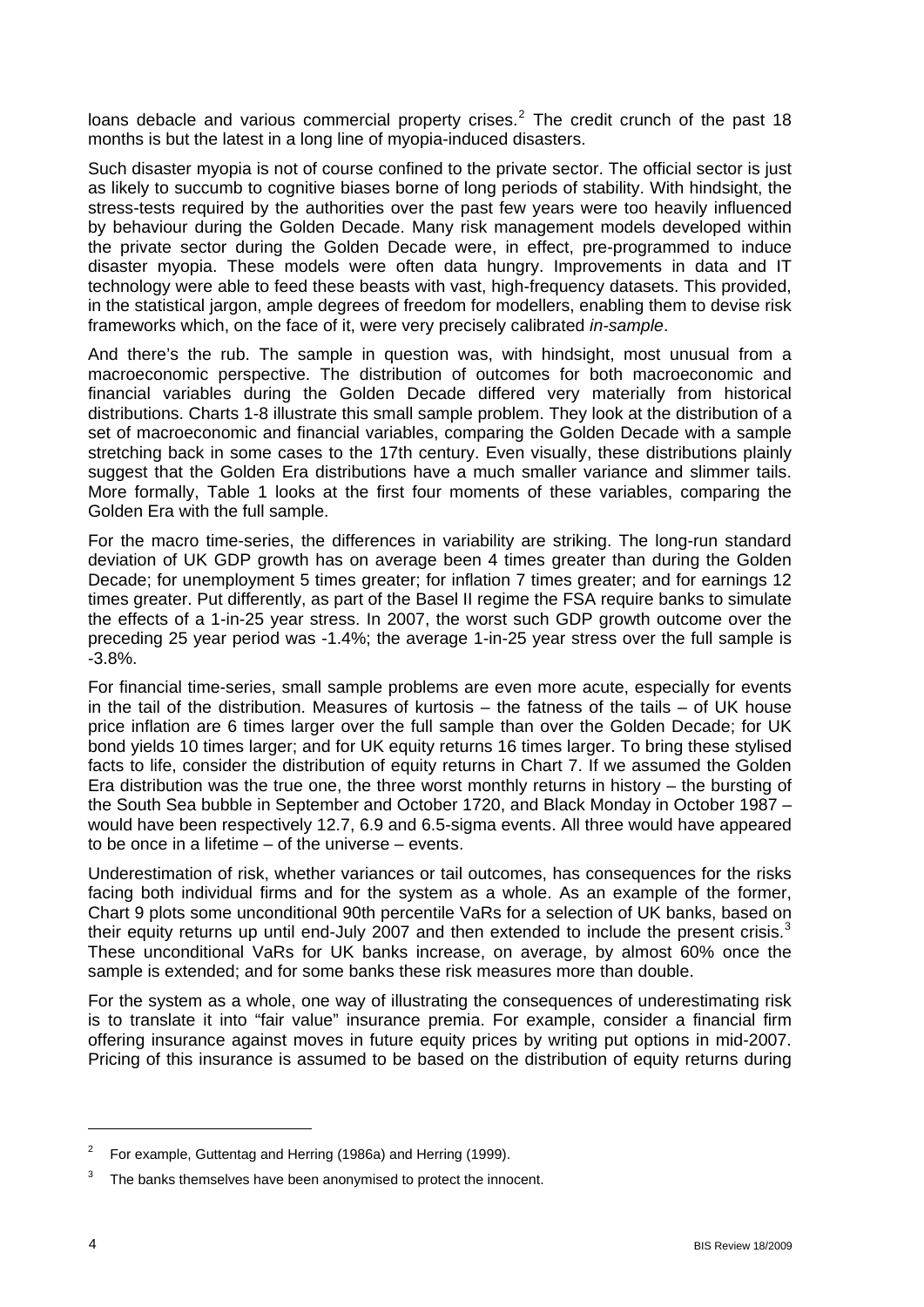the Golden Decade. If the "true" distribution of returns were its long-run average, by how much would this insurance have been under-priced in 2007?

Chart 10 provides some answers for a selection of strike prices for the option. The degree of under-pricing of risk is large and is larger for options designed to protect against tail risks (lower strike prices). For at-the-money options on UK equities, the insurance premium would have been under-priced by around 45%; for options well out-of-the-money – say, 50% below equity prices at the time – the mis-pricing would have been nearer 90%. This is risk underpricing on a dramatic scale.

These examples are no more than illustrative. But they help illustrate that the quantitative consequences of disaster myopia were material ahead of crisis and may have contributed importantly to the price of risk being set too low. And that, in turn, helped sow the seeds of the credit boom.

#### *Network externalities*

Any asset portfolio is, in essence, a financial network. So the balance sheet of a large financial institution is a network, with nodes defined by the assets and links defined by the correlations among those assets. The financial system is similarly a network, with nodes defined by the financial institutions and links defined by the financial interconnections between these institutions.

Evaluating risk within these networks is a complex science; indeed, it is the science of complexity.<sup>[4](#page-4-0)</sup> When assessing nodal risk, it is not enough to know your counterparty; you need to know your counterparty's counterparty too. In other words, there are network externalities.<sup>[5](#page-4-1)</sup> In financial networks, these externalities are often referred to as contagion or spillovers. There have been many examples of such spillover during this crisis, with Lehman Brothers' failure a particularly painful one. That is why there have been recent calls to calibrate regulatory requirements to these risk externalities. $6$ 

These network uncertainties make it tremendously difficult for risk managers to identify and price, and hence manage, balance sheet risk. Consider first evaluating risks across the portfolio of an individual firm. There is evidence that firms find aggregation of risks across their balance sheet extremely difficult to execute.<sup>[7](#page-4-3)</sup> To the extent this is done at all, it requires firms to make assumptions about correlations between asset prices. But at times of stress, asset correlation matrices are unlikely to be stable and correlations invariably head towards one. So pre-crisis measures of balance sheet risk are likely to be significant under-estimates. Chart 11 looks at asset correlations over the past few years. Note their instability and abrupt upward shift during crisis.

These risk externalities will tend to be amplified when aggregated across the network as a whole. This generates further underestimation of institutional risks. Consider again those 90th percentile VaR measures for UK banks. But instead of looking at unconditional VaR, consider now *conditional* VaRs (CoVaRs) – that is to say, VaRs conditional on other institutions in the network simultaneously facing stress.<sup>[8](#page-4-4)</sup> As Chart 12 shows, this raises the median risk facing UK banks by around 40%; and for some banks, risk estimates almost

<span id="page-4-0"></span><sup>4</sup> Gell-Mann (1994).

<span id="page-4-1"></span><sup>5</sup> Morris and Shin (2008).

<span id="page-4-2"></span><sup>6</sup> See, for example, Brunnermeier, Crockett, Goodhart, Persaud and Shin (2009) and NYU Stern School of Business (2008).

<span id="page-4-3"></span><sup>7</sup> For example, a survey of stress-testing by the CGFS in 2005 found that only a small minority of firms considered the effects of multiple shocks on their balance sheet.

<span id="page-4-4"></span><sup>8</sup> Following the methodology of Adrian and Brunnermeier (2008).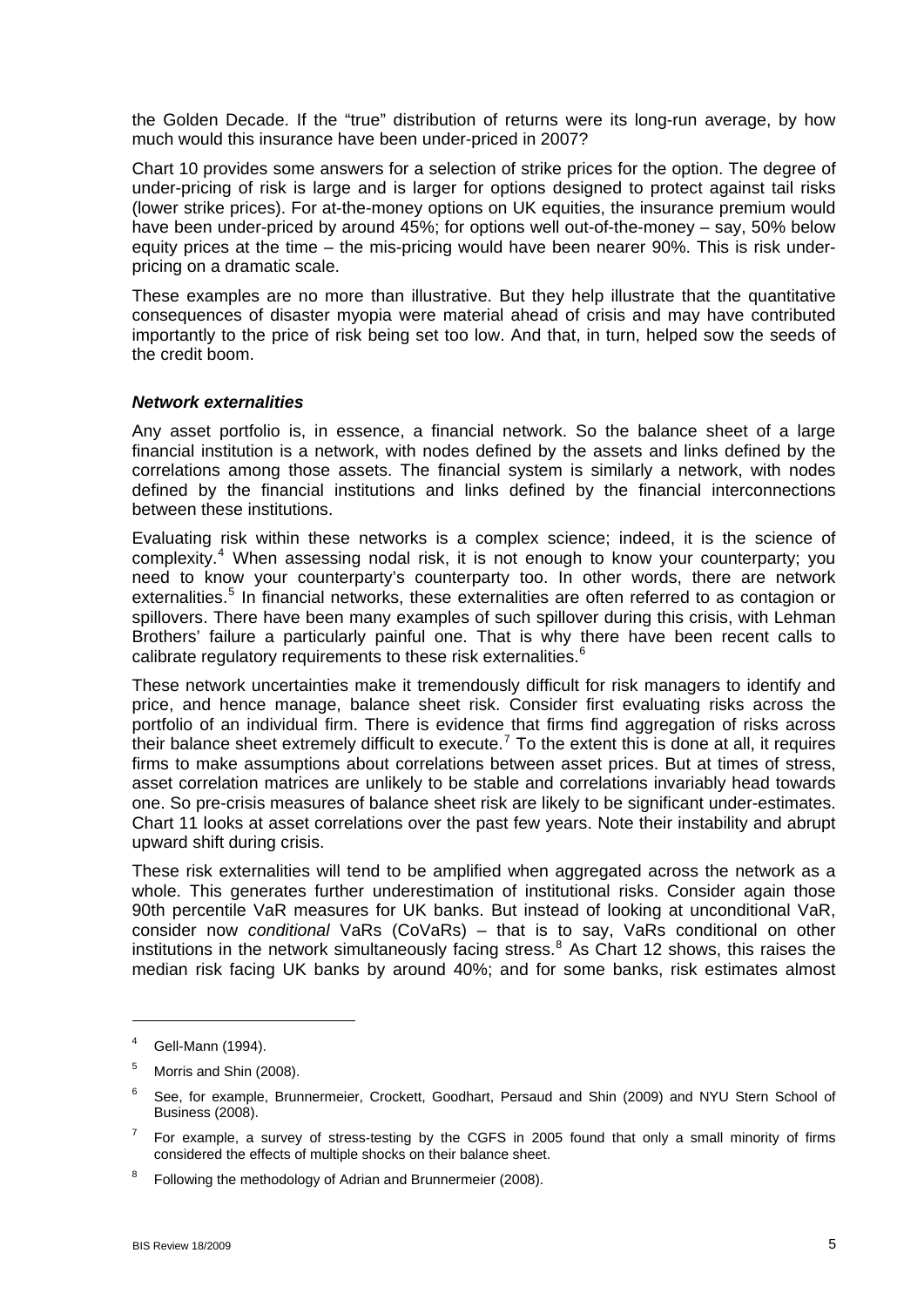double. For a financial firm leveraged 20+ times, those risk revisions could be the difference between success and failure.

Network risk externalities of this type impose formidable informational demands on banks. For example, understanding the full consequences of Lehman's failure would have required information on the entire topology of the financial network. This is unrealistic even for the authorities, much less an individual firm. Absent that knowledge, the financial system was seized by network uncertainty. If this informational failure is not easily rectified by the actions of individual firms, there is a case for the authorities attempting to provide that missing informational public good, however difficult that might be in practice.

## *Misaligned incentives*

Finally, and perhaps most contentiously, incentives and governance. Principal-agent problems crop up in all aspects of economics. But it is questionable whether there is any event in recent history where these agency problems have been exposed so frequently and extensively as during the current financial crisis. It is easy to see why. Financial innovation lengthened the informational chain from ultimate borrower to end-investor. The resulting game of Chinese whispers meant that, by the time information had reached investors at the end of the chain, it was seriously impaired.

In the narrower context of stress-testing, these principal-agent problems appear to have operated at two distinct levels. First, *internally*, through the relationship between risk managers and the risk-takers within financial firms; and second, *externally*, in the relationship between financial firms and the authorities. The former principal-agent problem has been rather less discussed, but appears to have been potent during the credit boom.

Decision-making within firms is an arm-wrestle between risk and return, between risk managers and risk-takers. When returns are high and risks appear low, this arm-wrestle can become one-sided. Power switches from back to front offices and risk managers become the poor relation.<sup>[9](#page-5-0)</sup> And what is true within individual firms is then amplified by behaviour across the system as a whole, as firms conduct their own arm-wrestle with competitors for higher returns on equity. The Bank's market intelligence suggested this "keeping up with the Jones's" was a potent force within financial firms during the upswing.

The second principal-agent problem, between firms and the authorities, is different in kind but similar in consequence. It arises because of a familiar public policy problem – timeconsistency. If the ex-post failure of an institution risks destabilising the system, any ex-ante pre-commitment by the authorities to let it fail will lack credibility. This is simply a variant of the old adage that if you owe the bank a small amount it is your problem, a large amount it is theirs. These days, if a bank owes a small amount it is their problem, a large amount it is the authorities.

This time-consistency problem weakens incentives for banks to consider for themselves large-scale risks to their balance sheet which might induce failure. The safety net becomes a comfort blanket, the backstop a balm. And the greater the risk these institutions themselves pose in the event of failure, the weaker the incentives to manage risk. These are topsy-turvy incentives from a public policy perspective, with risk management discipline weakest among those whom society would wish it to be strongest.

And the evidence? A few years ago, ahead of the present crisis, the Bank of England and the FSA commenced a series of seminars with financial firms, exploring their stress-testing practices. The first meeting of that group sticks in my mind. We had asked firms to tell us the sorts of stress which they routinely used for their stress-tests. A quick survey suggested

<span id="page-5-0"></span><sup>9</sup> The KPMG survey of risk managers in October 2008 pointed to a similar conclusion, as does the FSA consultation paper on stress-testing published in December 2008.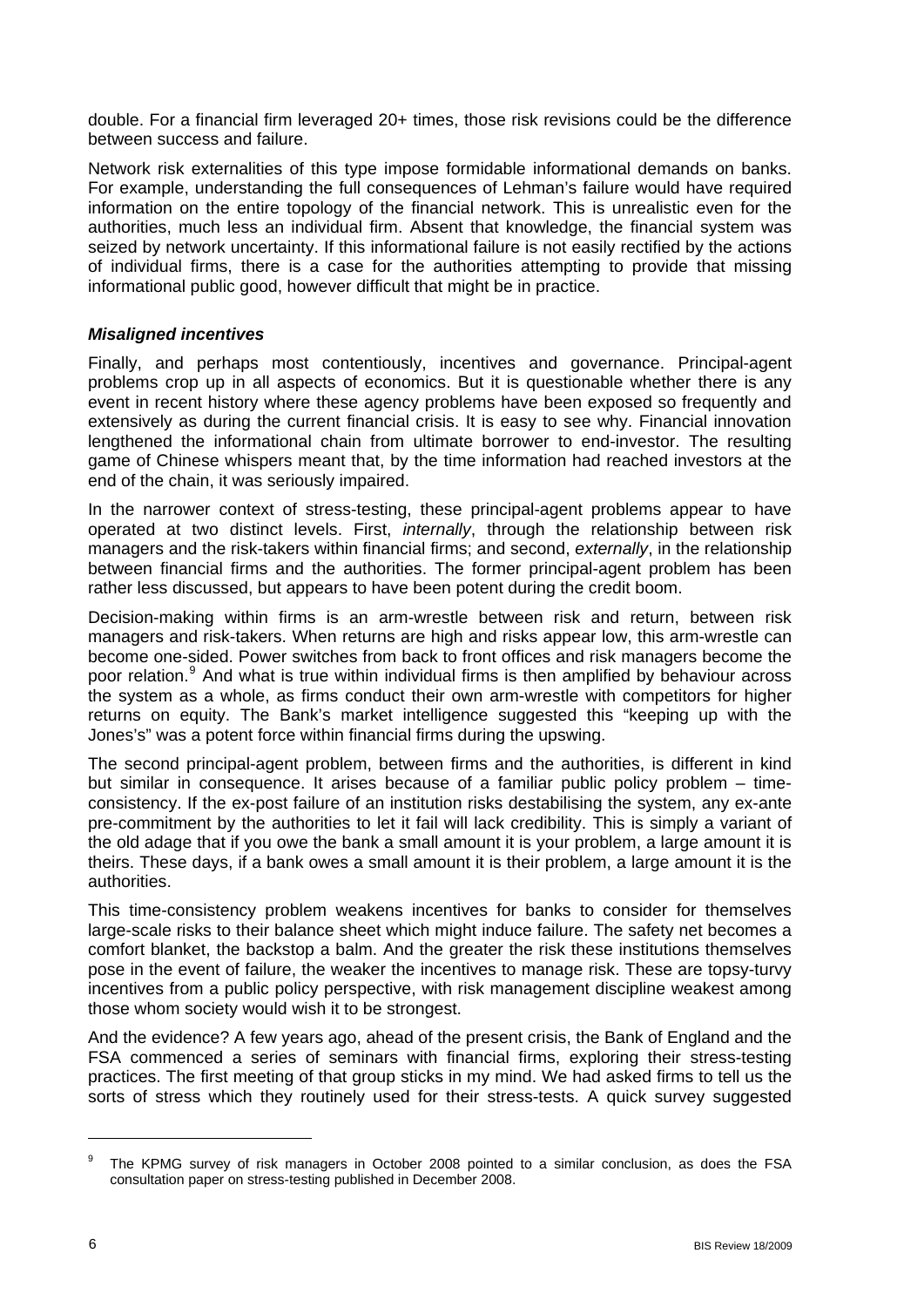these were very modest stresses. We asked why. Perhaps disaster myopia – disappointing, but perhaps unsurprising? Or network externalities – we understood how difficult these were to capture?

No. There was a much simpler explanation according to one of those present. There was absolutely no incentive for individuals or teams to run severe stress tests and show these to management. First, because if there were such a severe shock, they would very likely lose their bonus and possibly their jobs. Second, because in that event the authorities would have to step-in anyway to save a bank and others suffering a similar plight.

All of the other assembled bankers began subjecting their shoes to intense scrutiny. The unspoken words had been spoken. The officials in the room were aghast. Did banks not understand that the official sector would not underwrite banks mis-managing their risks?

Yet history now tells us that the unnamed banker was spot-on. His was a brilliant articulation of the internal and external incentive problem within banks. When the big one came, his bonus went and the government duly rode to the rescue. The time-consistency problem, and its associated negative consequences for risk management, was real ahead of crisis. Events since will have done nothing to lessen this problem, as successively larger waves of institutions have been supported by the authorities.

More recently, the Bank and FSA have been engaged in some practical work with banks, running stress-tests through their models on common scenarios. When asked to assess the consequences of a macro stress-test, the like of which we are currently experiencing, some banks have found it problematic. In defence, they have suggested that such an exercise was only conducted annually as part of their Basel II preparations and as such new stress tests would take months to conduct.

This too was revealing. If even the most obvious stress-test took many weeks to prepare and assess, how could these tests meaningfully be used to manage risk? The short answer, I think, is that stress-testing was not being meaningfully used to manage risk. Rather, it was being used to manage regulation. Stress-testing was not so much regulatory arbitrage as regulatory camouflage.

## **Prescribing some solutions**

Each of these market failures has been exposed by events over the past 18 months. When risks materialised outside of calibrated distributions, risk models provided little guidance in identifying, pricing and hence managing them. This failure is not of purely academic interest. The breakdown of risk models is itself likely to have contributed importantly to crisis dynamics. Why?

First, the potential losses arising from under-pricing of risk are large. Consider the earlier example of a disaster-myopic writer of deep out-of-the-money put options on UK equities, priced using distributions drawn from the Golden Decade. Let's say that, in June 2007, a fiveyear put had been written on the FTSE-100 with a strike price 40% below the prevailing market price. Today, that put would be at-the-money. Hedging that position would crystallise a loss roughly 60 times the income received from having written the option in the first place.<sup>[10](#page-6-0)</sup>

This example is far from hypothetical. These are essentially the same trades undertaken by a number of insurance companies and other investors ahead of crisis. In the go-go years, the insurance premia from them yielded a steady income stream. But when risk shifted, many insurers have suffered large-scale losses as premia have adjusted and investors have scrambled to hedge. The large US insurer AIG has so far suffered gross losses totalling over

-

<span id="page-6-0"></span><sup>&</sup>lt;sup>10</sup> Roughly half of that loss represents under-estimation of the distribution of returns back in 2007.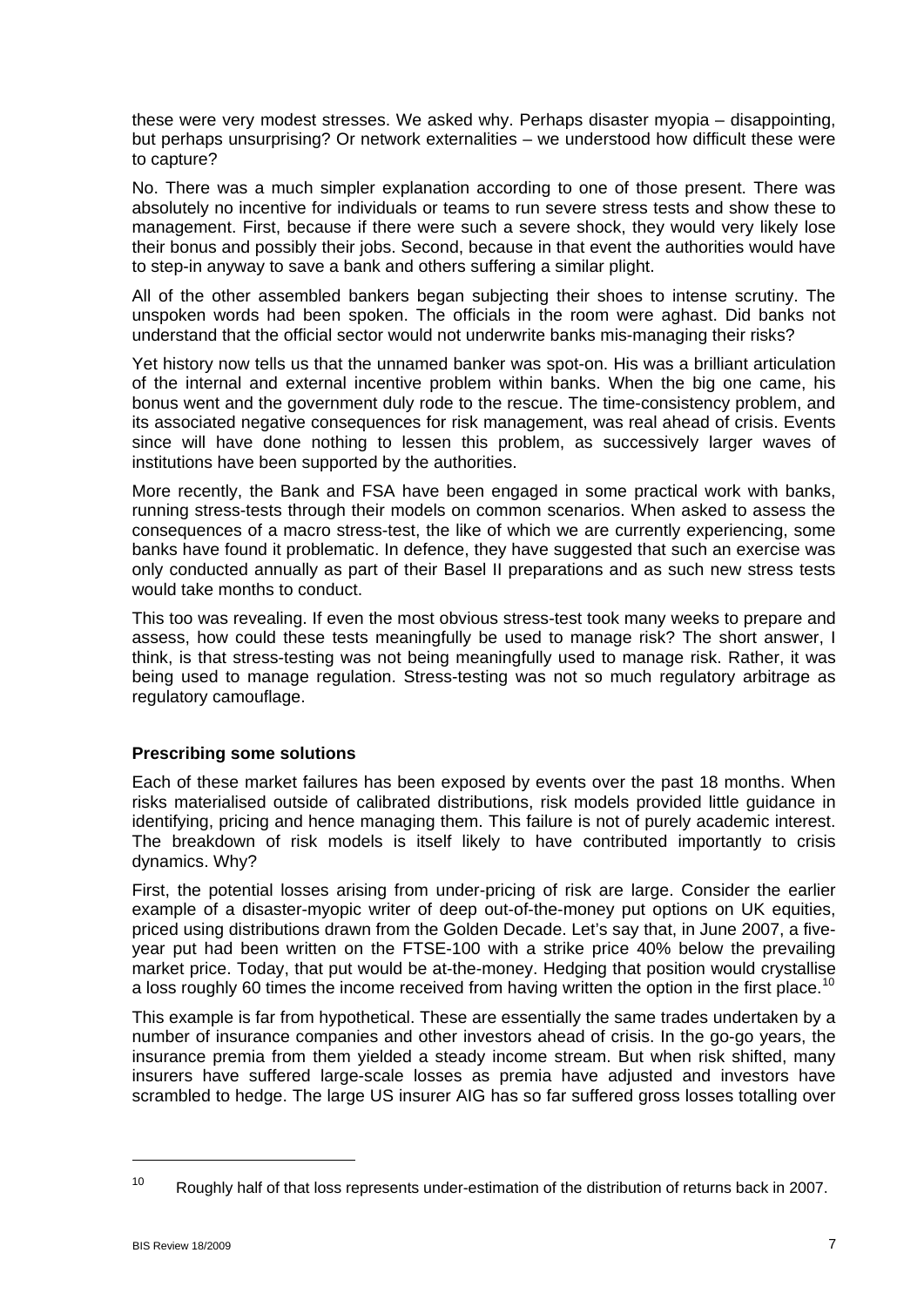\$60bn on CDS contracts alone. Losses by the monoline insurers have also totalled in excess of \$60bn.

Second, the breakdown of these models had the consequence of turning risk into uncertainty, in the Knightian sense.<sup>[11](#page-7-0)</sup> Once the models broke down, how were assets to be priced? Practitioners have a devil of a job pricing assets in the face of such uncertainty. So too do academics, though some attempts have been made.<sup>[12](#page-7-1)</sup> The theory of asset pricing under Knightian uncertainty throws up at least two striking results. First, in the face of such uncertainty, asset prices are not precisely determined but instead lie in a range. This indeterminacy in prices is larger the greater is uncertainty and the greater agents' aversion to it. Second, asset prices exhibit a downward bias relative to fundamentals. Uncertainty gives the appearance of "pessimistic" expectations.

Both of these theoretical predictions match pretty closely the moments of many asset prices in the world today. Many appear to lack a clear compass relative to fundamentals. Most are excessively volatile. Among investors, pessimism is the new optimism, with talk of a lost decade in succession to the Golden one. Risk models – or the failure thereof – have played their part in generating these foggy outcomes.

That is the diagnosis. What of the prescription? In their recent consultation paper, the Financial Services Authority has outlined some very good proposals for improving stress-testing practices among financial institutions.<sup>[13](#page-7-2)</sup> Based on my reading of the identified failures in stress-testing, let me put forward a complementary "five-point plan".

- **First, setting the stress scenario**. The key elements here are devising a multifactor risk scenario that is sufficiently extreme to constitute a tail event. Arguably, designing such a scenario is better delegated to the authorities than to individual firms, in part because they ought to be more immune to disaster myopia. In its *Financial Stability Report (FSR)*, the Bank describes such stress scenarios. In future, the Bank aims to be able to offer through the *FSR* some greater clarity to financial firms about the sorts of vulnerability scenario it thinks they could use as one (and only one) input to their stress-testing machinery. This might include both solvency and liquidity-type scenarios. As the FSA have proposed, banks should also test to destruction their balance sheets through "reverse" stress tests, in order to identify potential areas of balance sheet weakness.
- **Second, regular evaluation of common stress scenarios**. Having banks conduct regular evaluations of their positions relative to a set of common scenarios (provided by the authorities) would be an improvement on current practices in several respects. First, it would allow some degree of benchmarking of results across institutions; second, it would allow a degree of benchmarking, and hence peer review, of models; and third, it would hopefully help in ensuring stress-testing exercises form an input to management decisions and are not an annual regulatory ritual. Comparing these bottom-up exercises with top-down evaluations conducted by the authorities – the like of which have appeared in recent Bank *FSR*s – can also help in benchmarking results and models.
- **Third, an assessment of the second-round effects of stress.** The results of these common stress evaluations should be the starting point, not the end point. These common stress tests need to be made dynamic, so that the second and subsequent round interactions, and their consequences for system-wide risk, can be evaluated. This calls for an iterative approach to stress-testing in which banks' first-

<span id="page-7-0"></span><sup>11</sup> Knight (1921).

<span id="page-7-1"></span> $12$  For example, Epstein and Wang (1994).

<span id="page-7-2"></span><sup>&</sup>lt;sup>13</sup> FSA (2008). See also Counterparty Risk Management Group (2008) for other useful suggestions.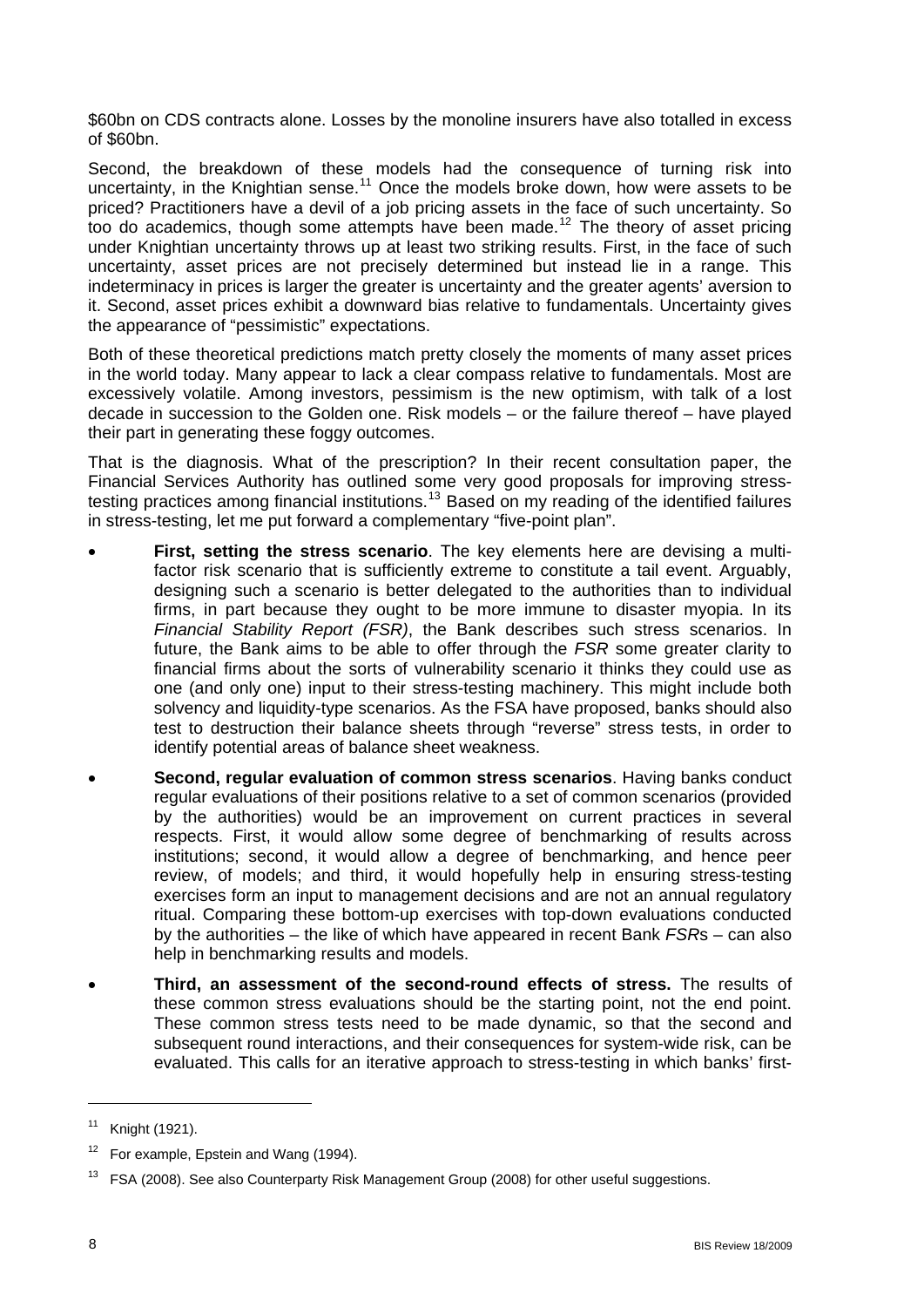round results and management actions influence second-round stresses facing firms – for example, the effects of asset sales and liquidity hoarding. In effect, what we would then have is a hybrid stress test-cum-war game. This will better enable firms to assess the spillover and contagion consequences of their own and others' actions, so helping internalise to some degree the network externality problems which have been prevalent through this crisis. This dynamic, collective approach to stress-testing has already been attempted in one or two countries; it would be desirable if it became standard practice more widely. The recent Geneva report on financial regulation proposes greater use of such systemic stress testing. From the authorities' side, the Bank is developing a framework which will enable us to capture such network effects – for example, the effects of liquidity contagion and asset price disposals – on other firms in the network. The results from that framework could be used alongside firm-specific results to gauge network risks.<sup>[14](#page-8-0)</sup>

- **Fourth, translation of results into firms' liquidity and capital planning**. The results from these exercises need to influence management outcomes if they are to be useful; the internal incentive problem needs to be overcome. So there should be a presumption that the results of these dynamic stress tests are taken, for example, to banks' risk committees. And banks' executives should periodically be asked how they intend to respond to these findings, including how effective their defensive responses are likely to be when the stress is system-wide and how the results affect liquidity and capital planning decisions.
- **Fifth, transparency to regulators and financial markets**. The bank-specific results ought to inform regulatory decisions about firms' capital and liquidity buffers. Indeed, there is a case for having these results set out regularly in firms' public reports. This would hopefully help exert a degree of market discipline over management choices, as has been proposed by the Treasury Committee.<sup>[15](#page-8-1)</sup> Existing disclosures by banks are a patchwork of different practices which make cross-firm comparisons of risk nigh on impossible. Having a standardised, published set of such stress-testing results would help improve financial markets' understanding and hence pricing of bank-specific risk – a particular problem during this crisis – thereby helping address the external incentive problem.

Working alongside the other Tripartite authorities, the Bank would be interested in exploring with financial firms the feasibility and desirability of putting this five-point plan into practice. This plan is about making stress-testing more robust but also more relevant. It is about providing that missing informational public good. In the arm-wrestle with management, it is about supplying power to the elbow of risk-managers.

## **Conclusion**

Let me conclude. As after the previous two episodes of systemic failure, in October 1987 and August 1998, a third wave of technological transformation in the standards of risk management is now needed as a matter of priority. Firms themselves admit as much. That calls for a new agenda. I have outlined some elements of such an agenda, to address some of the failures exposed by the crisis. These measures involve a greater degree of engagement both between risk managers and senior management within firms, and between financial firms and the authorities. They would also involve much greater transparency to the wider world about risk metrics and accompanying management actions. These measures

<span id="page-8-0"></span>Aikman, Alessandri, Eklund, Gai, Kapadia, Martin, Mora, Sterne and Willison (2008).

<span id="page-8-1"></span>House of Commons Treasury Committee (2008).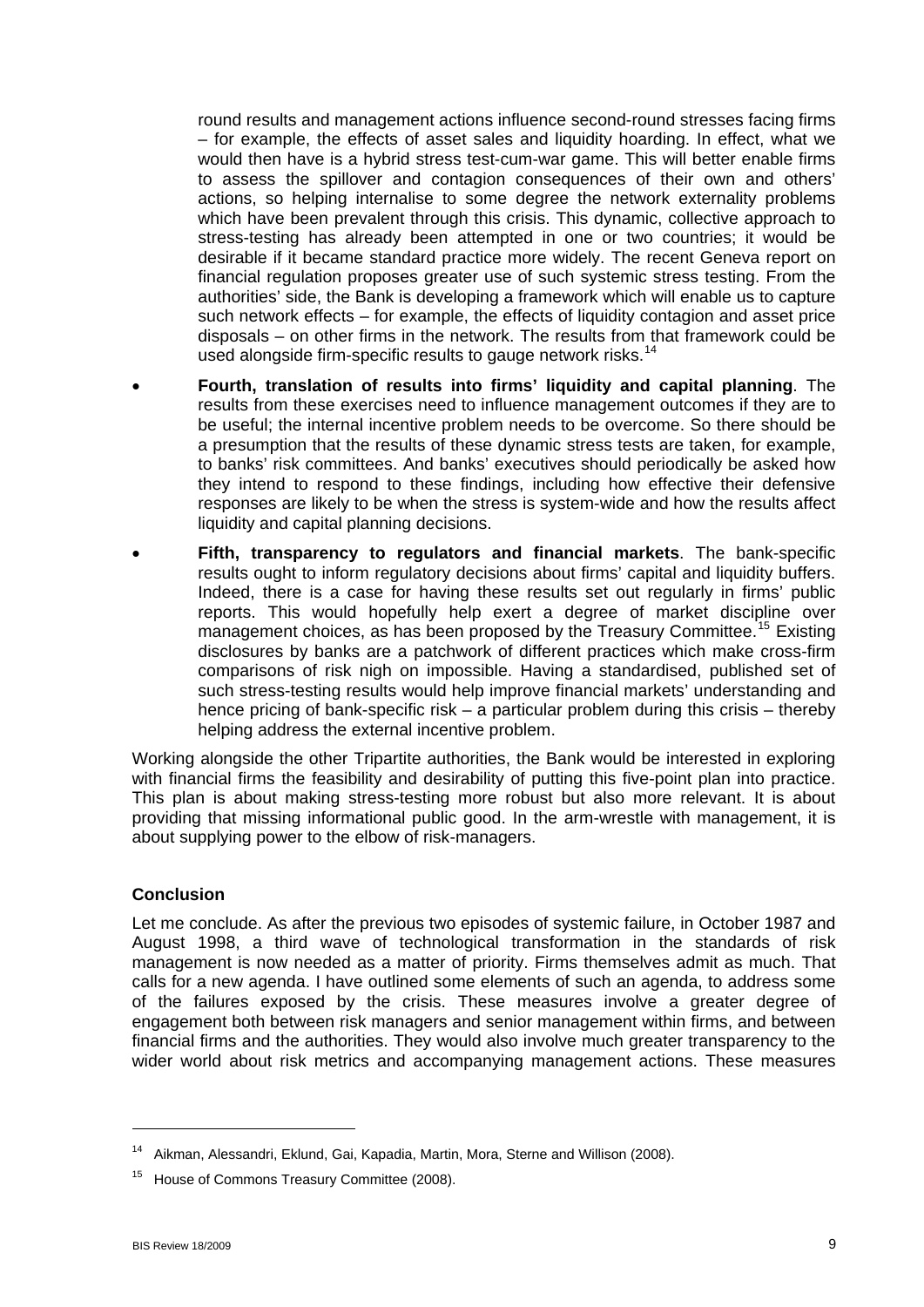would not prevent a next time –nor should they – but they might help make risk management roughly right.

### **References**

**Adrian, T, and Brunnermeier, M.K (2008),** "CoVaR", *FRB of New York staff report no. 348*.

**Aikman, D, Alessandri, P, Eklund, B, Gai, P, Kapadia, S, Martin, E, Mora, N, Sterne, G and Willison, M (2008)**, "Funding Liquidity Risk in a Quantitative Model of Systemic Stability" paper presented at the 12th Annual Conference of the Central Bank of Chile on *Financial Stability, Monetary Policy and Central Banking* (Santiago, 6-7 November 2008).

**Anderson H.C (1846)**, "The Emperor's New Clothes", *Danish Fairy Legends and Tales* (1846), Pickering. London.

**Blaschke, W, Jones, M.T., Majnoni, G and Martinez Peria, S (2001),** "Stress Testing of financial Systems: An overview of issues, methodologies, and FSAP experiences". *IMF working paper WP/01/88*.

**Brunnermeier, M, Crockett, A, Goodhart, C, Persaud, A and Shin, H (2009),** "The Fundamental Principles of Financial Regulation"**,** *ICMB-CEPR Geneva Report on the World Economy 11 (preliminary conference draft).* 

**Committee on the Global Financial System (2005),** *Stress Testing at Major Financial Institutions: Survey Results and Practice*, Basel.

**CPRMG (2008),** *Containing systemic risk: the road to reform.* 

**Epstein, L.G and Wang, T (1994),** "Intertemporal Asset Pricing under Knightian Uncertainty", *Econometrica, Vol. 62, No. 2, pp. 283-322.* 

**Financial Services Authority (2008),** *Stress and scenario testing: Consultation Paper 08/24.* 

**Gell-Mann, M (1994),** *The Quark and the Jaguar: Adventures in the Simple and the Complex*, W. H. Freeman and Company, New York.

**Guttentag, J.M. and Herring, R.J (1986a),** "Disaster Myopia in International Banking", *Princeton University Essays in International Finance, No. 164*.

**Herring, R.J (1999)**, "Credit risk and financial instability", *Oxford Review of Economic Policy 15:63-79.*

**House of Commons Treasury Committee (2008),** "Financial Stability and Transparency, 2008: Sixth Report of Session 2007-08", *House of Commons Paper No. 371.* 

**Jorion, P (2006),** *Value at Risk: The New Benchmark for Managing Financial Risk*, *3rd Edition,* McGraw-Hill.

**Kahneman, D, Slovic, P, & Tversky, A (1982)**, *Judgment under uncertainty: Heuristics and biases*. New York: Cambridge University Press

**Kindleberger, C.P (1978),** *Manias, Panics, and Crashes: A History of Financial Crises*, Palgrave Macmillan.

**Knight, F.H (1921)**, *Risk, Uncertainty and Profit*, Houghton Mifflin Co.

**KPMG/Economist Intelligence Unit (2008),** *Never again? Risk management in banking beyond the credit crisis.* 

**Mackay C (1841),** *Extraordinary Popular Delusions & the Madness of Crowds*, Wordsworth editions.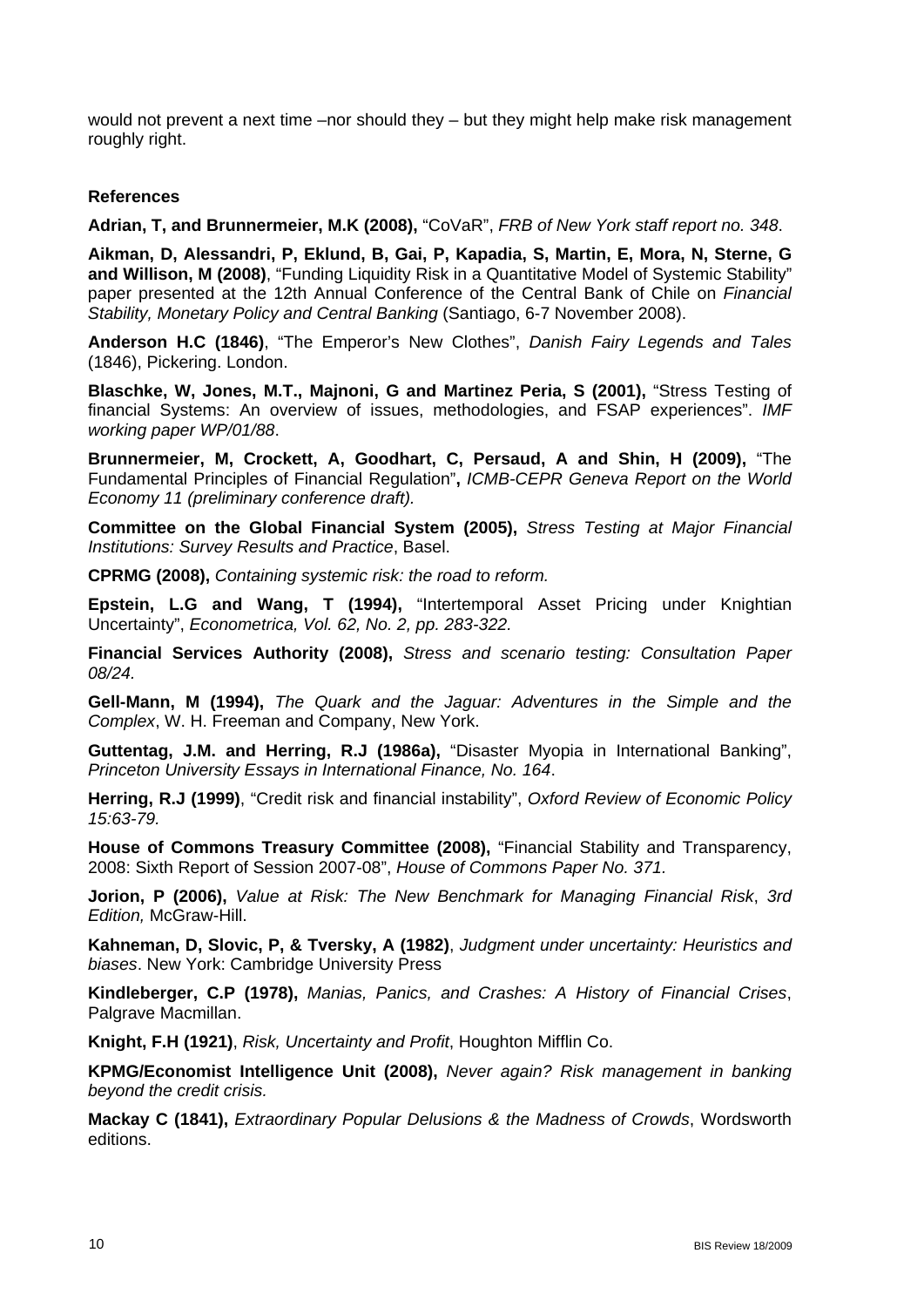**Morris, S, and Shin, H.S (2008)**, "Financial Regulation in a System Context", *Brookings Papers on Economic Activity, mimeo*.

**NYU Stern School of Business (2008),** *Repairing the US Financial Architecture: An Independent View.*

#### **Annex:**

# **Chart 1: Probability density estimates for UK GDP Growth**



# **Chart 2: Probability density estimates for UK RPI**



# **Chart 3: Probability density estimates for UK Unemployment**



# **Chart 4: Probability density estimates for Annual Earnings Growth**

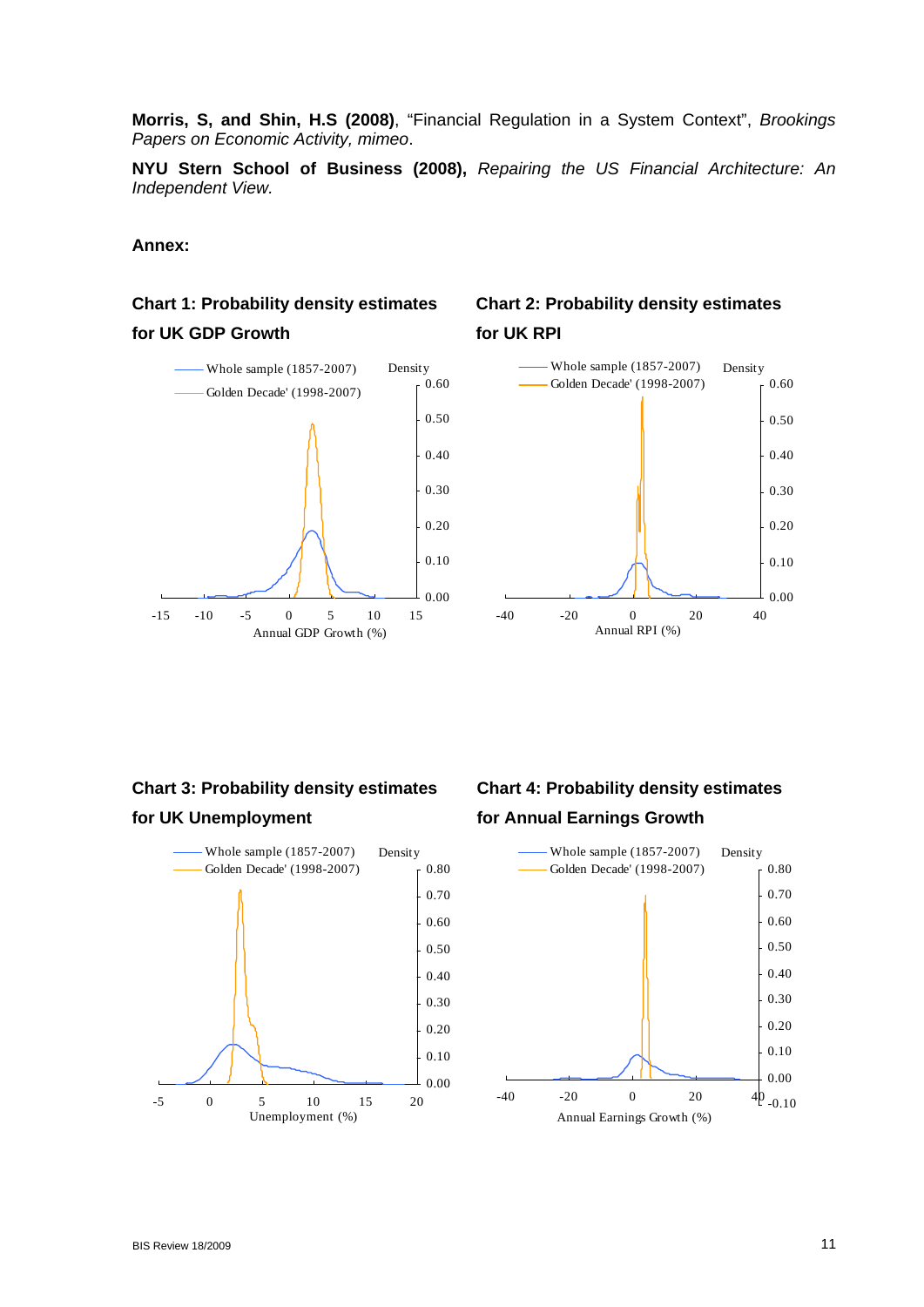#### **Chart 5: Probability density estimates**

#### **for UK Base rate**



# **Chart 6: Probability density estimates for UK House Price Inflation**



# **Chart 7: Probability density estimate for FTSE All-Share Index**



Sources: Global Financial Data and Bank calculations.

- (a) September 1720 (South Sea Bubble)
- (b) October 1720 (South Sea Bubble)
- (c) October 1987 (Black Monday portfolio
- insurance)
- (d) July 1940 (WWII merchant ships attacked)
- (e) March 1974 (Price/wage controls, unions, etc.)

# **Chart 8: Probability density estimate for UK 2.5% coupon consol yield**



Sources: Global Financial Data and Bank calculations. (a) March 1974 (b) October 1974

- (c) June 1974
- (d) January 1701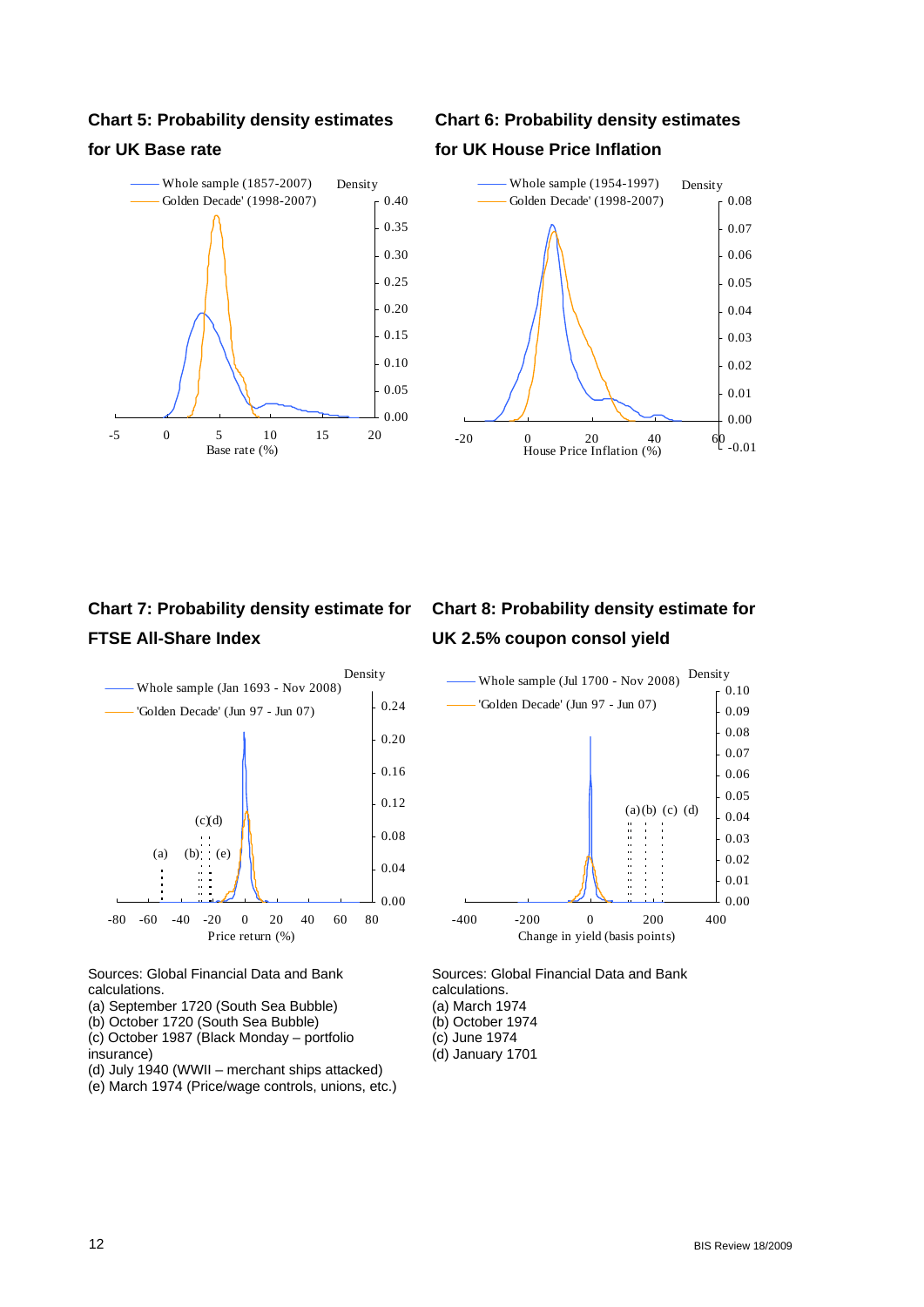